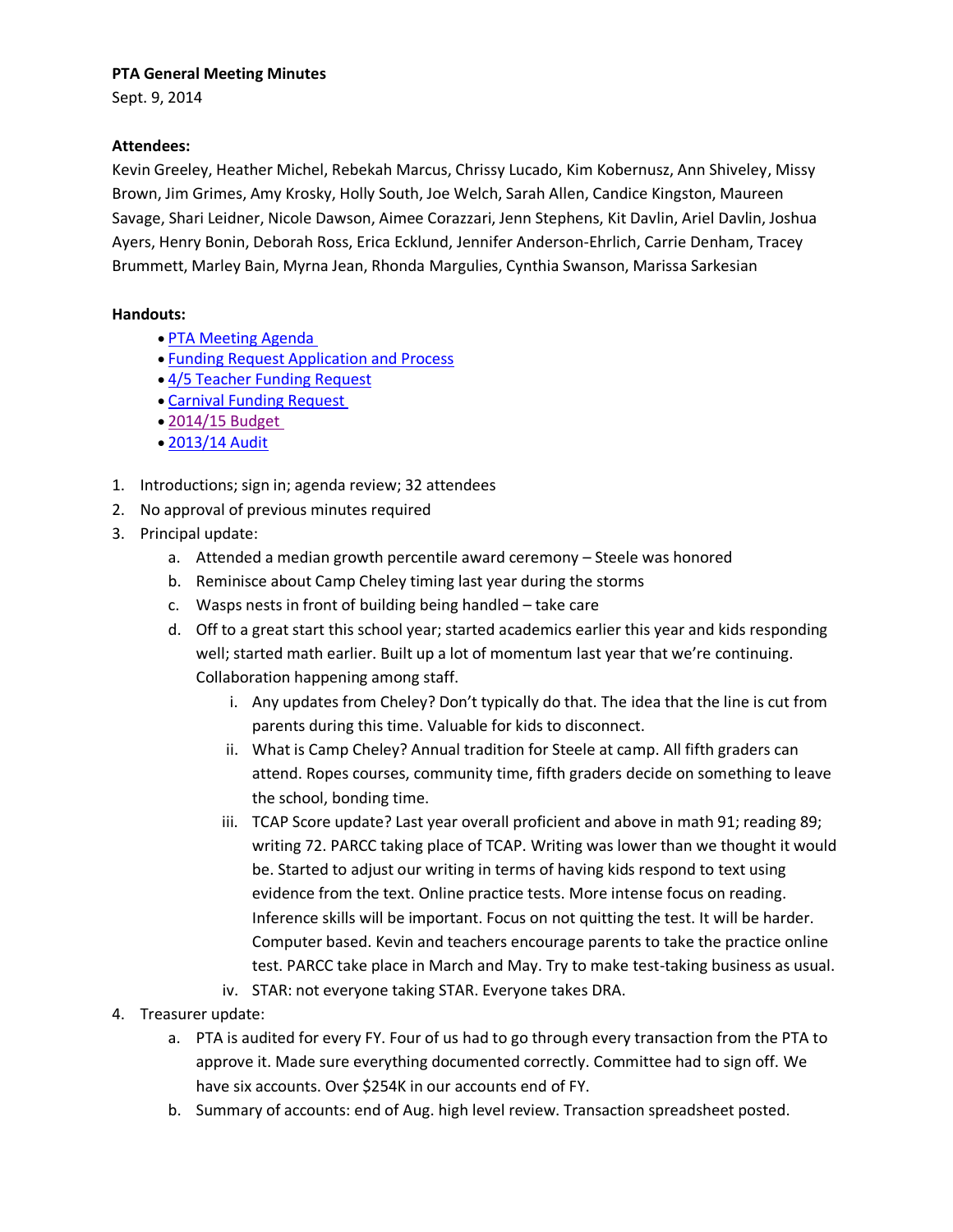- c. 14/15 budget high level review. We need to adopt the budget so that we can write checks against the budget this year.
	- i. Less of a discount on BP interns this year resulted in \$7K increase need to negotiate for better pricing in 2015.
	- ii. Combined hospitality and family programming
	- iii. Removed holidays around the world and Ameritown as a line item
		- 1. Teachers can submit funding request if they choose to do these activities.
	- iv. Funded a part time interventionist this year and DPS funding other half.
	- v. \$82K in our savings account would be left if we take our current savings and pay for all of our budgeted expenses without doing any additional fundraising.
	- vi. What happened to garden slush fund from last year? Funds weren't used last year, so removed it from budget. Garden has about \$600 in its account today, that it should use for expenses first before coming to PTA.
	- vii. What about technology expense last year? Are we meeting the needs of kids with technology? We met our goals last year. We have some money through DPS we can use this year if we need to, but right now no need identified.
	- viii. Historically have we always raised \$100K? Yes with auction format. Raised more than ever with Stallion Fund last year.

## **ix. VOTE to approve 2014/15 PTA budget: PASSED.**

- d. VP of Volunteers update:
	- i. Room parent update: Jim Grimes is room parent coordinator. Vision for parents getting to know each other this year. Want them to be leveraged more this year.
- e. New Funding Request Process
	- i. PTA exec. Board put together a new funding request process to give more structure to the way we make funding decisions (outside of what has already been approved in the 2014/15 PTA budget.
	- ii. Will enable us to give consistent application and consideration to funding requests, and help ensure that PTA money is being used effectively and in ways that can help us achieve the PTA mission.
	- iii. Request to devise a process so that Steele population can see requests that were declined. PTA EB will consider request at Oct. EB meeting.
- f. Carnival Funding Request:
	- i. Focus on building community and not focused on raising money this time. We're asking for \$3K this year so that games and food are free to Steele staff and families.
	- ii. Question about corporate sponsorship at carnival: not doing year-round sponsorships this year. Won't have sponsor tents at carnival this year.
	- **iii. VOTE to approve Carnival Funding Request: PASSED.**
- g. 4/5 Teacher Funding Request:
	- i. If this is approved does it become permanent item in PTA budget? No, this funding it outside of the PTA budget.
	- ii. Is one year enough to fairly evaluate a position like this? Should this be a two year commitment? The metrics we have will enable us to tell if we're meeting them or not within the year.
	- iii. Is .5 teacher enough? Yes.